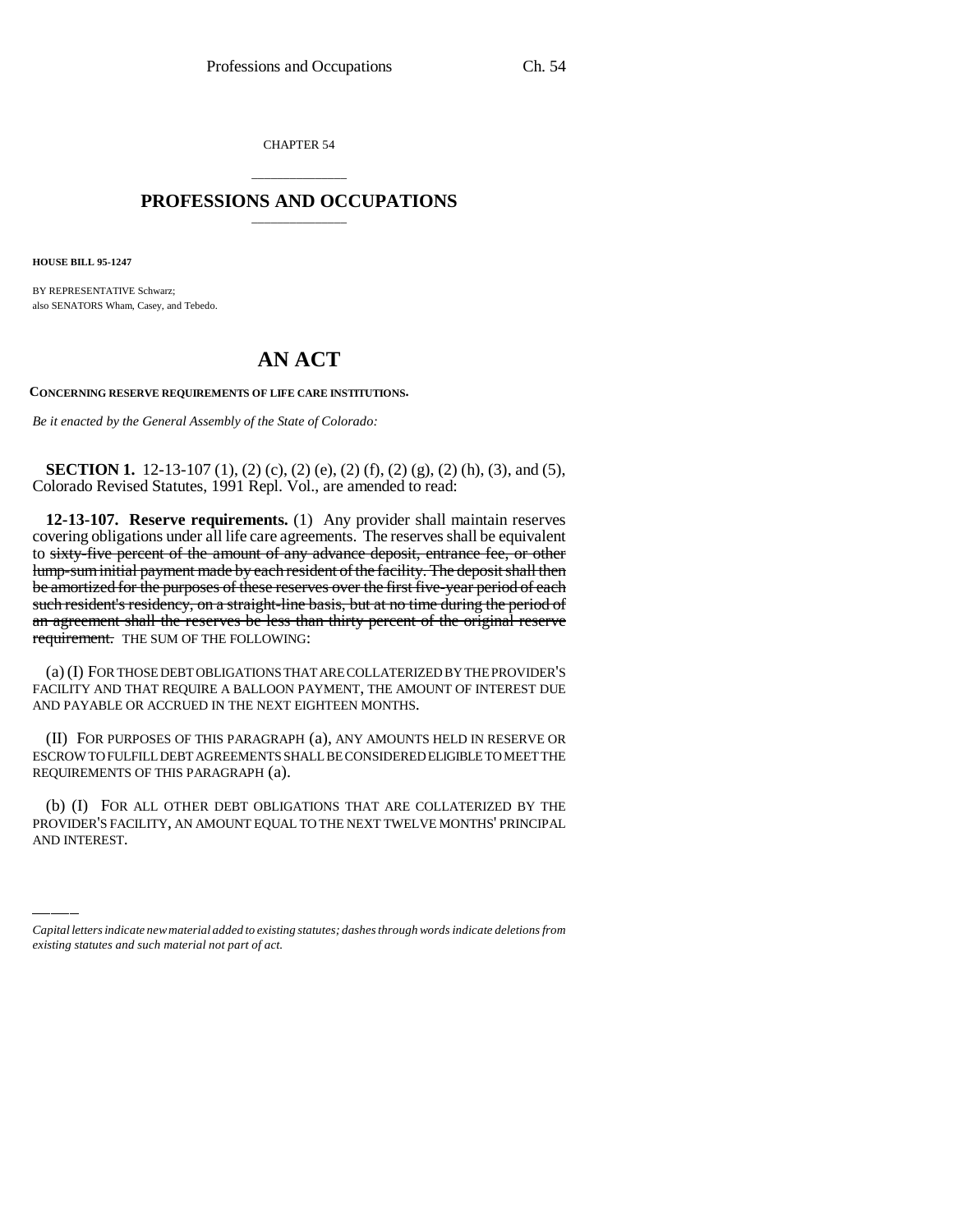## Ch. 54 Professions and Occupations

(II) FOR PURPOSES OF THIS PARAGRAPH (b), ANY AMOUNTS HELD IN RESERVE OR ESCROW TO FULFILL DEBT AGREEMENTS SHALL BE CONSIDERED ELIGIBLE TO MEET THE REQUIREMENTS OF THIS PARAGRAPH (b).

(c) (I) AN AMOUNT NOT LESS THAN TWENTY PERCENT OF THE FACILITY'S OPERATING EXPENSES FOR THE IMMEDIATELY PRECEDING YEAR.

(II) FOR PURPOSES OF THIS PARAGRAPH (c), "OPERATING EXPENSES":

(A) INCLUDES ALL EXPENSES OF THE FACILITY, EXCEPT INTEREST INCLUDED IN PARAGRAPHS (a) AND (b) OF THIS SUBSECTION (1) AND DEPRECIATION OR AMORTIZATION EXPENSES; AND

(B) MEANS BUDGETED EXPENSES PURSUANT TO A BUDGET APPROVED BY THE GOVERNING BOARD OF THE PROVIDER, FOR PROVIDERS IN OPERATION LESS THAN TWELVE MONTHS.

(2) The reserves shall consist of the following:

(c) Notes receivable secured by first deeds of trust and first mortgages FROM RESIDENTS TO THE EXTENT OF THE PORTION DUE AND PAYABLE WITHIN TWELVE MONTHS;

(e) Real estate used to provide care and housing for residents, or equities therein, owned by the provider, to the extent of seventy-five percent of the net value thereof. Values shall be fixed by an appraiser selected from a list provided by the commissioner.

(f) (I) Furniture and equipment situated in property used to provide care and housing for residents, to the extent of thirty percent of the net value thereof. Net value is defined as cost less accumulated depreciation. EXCEPT AS PROVIDED IN SUBPARAGRAPH (II) OF THIS PARAGRAPH (f), ACCOUNTS RECEIVABLE WITH RESPECT TO LIFE CARE CONTRACTS THAT ARE:

(A) NOT CONSIDERED PAST DUE BY THE PROVIDER IF OWED TO THE PROVIDER BY A NATURAL PERSON;

(B) DUE FROM THE UNITED STATES OR ANY AGENCY THEREOF, ANY STATE IN THE UNITED STATES OR ANY AGENCY THEREOF, OR ANY INSTITUTION, PENSION FUND, OR TRUST FUND FROM WHICH COLLECTION IS REASONABLY ASSURED.

(II) ACCOUNTS RECEIVABLE THAT ARE ELIGIBLE UNDER THIS PARAGRAPH (f) MAY BE USED TO FULFILL NO MORE THAN FIFTY PERCENT OF THE PROVIDER'S TOTAL RESERVE REQUIREMENT.

 $(g)$  Real estate or equities therein owned by the provider as an investment, the rents from which are used to discharge obligations to the residents or to reinvest as a part of the reserves. The value of such real estate is to be based on cost, or as fixed by an appraiser selected from a list provided by the commissioner.

(h) Undeveloped contiguous real estate owned by the provider as the proposed site